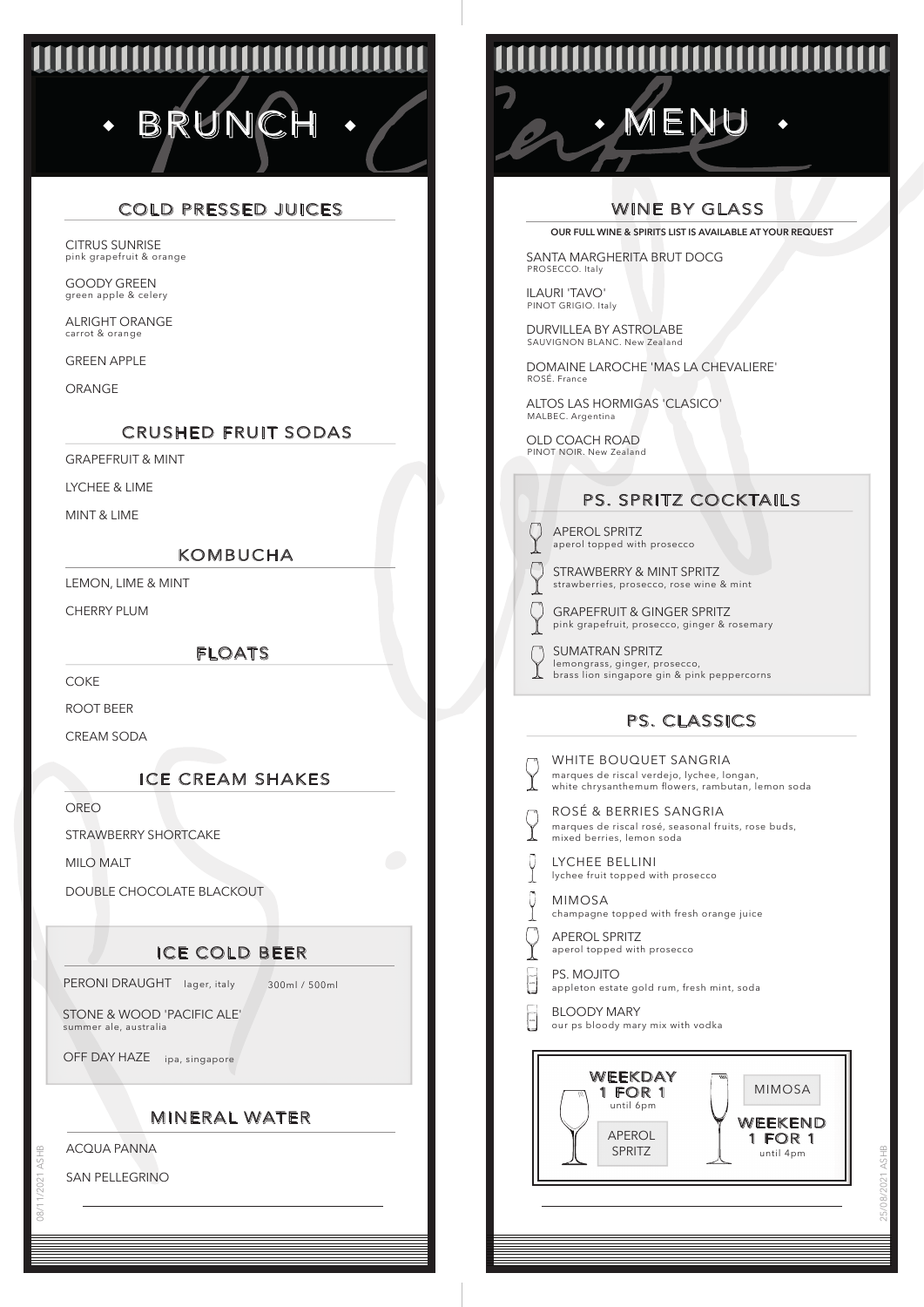#### SOUP

PORTOBELLO MUSHROOM V fresh watercress, truffle oil

#### TO START OR SHARE

**V** TRUFFLE SHOESTRING FRIES PS.Cafe truffle oil, grated parmesan, parsley

PECORINO CAULIFLOWER GRATIN bechamel, garlic sesame crumb

CRISPY SEAFOOD BASKET szechuan pepper salt, chipotle mayonnaise

#### STREET

**AVAILABLE FROM 11AM**

julienne fish cake, silver sprouts, quail eggs, laksa pesto, fresh chilli paste PS. CRAB & PRAWN LAKSA

SUZY'S SPAGHETTI CRAB 'MEE GORENG' VM wok-fried with fresh crab, king prawns, spicy tomato sauce, silver sprouts

#### THAI CHICKEN & BASIL BOWL

wok-fried basil chicken, fresh prawn salad, sunny egg, steamy jasmine rice, toasted coconut

SUPERFOOD 2021 VM

V

blueberries, almonds, pumpkin, quinoa, freekeh, black barley, roasted nuts & seeds, miso sunflower seed dressing

PS. CAESAR baby cos, bacon, parmesan, baked croutons, poached egg

with lemon-honey & rosemary chicken with grilled prawns

#### PASTA

GREEN GODDESS PESTO PENNE green garden vegetables, homemade herb & pine nut pistou

SPICY KING PRAWN AGLIO OLIO spaghettini, toasted sesame breadcrumbs & fresh herbs

#### vm CHICKEN ROSSA PENNE

grilled chicken, smoked bacon, spinach & mixed mushrooms with garlic-tomato cream sauce

PS. SPAGHETTINI BOLOGNESE spaghettini in homemade sauce with bacon & crispy basil leaves

SPAGHETTINI CARBONARA garlic cream sauce, smoked bacon

## SPECIALITY SANDWICHES

PS. CLUB

toasted turkish, bacon, chicken, fried egg, cheddar, creamed spinach, tomato relish, gherkins, cranberry vinaigrette greens

PS. STEAK angus rump steak, cheddar, house sourdough, caramelised onion & raisin relish, shoestring fries

25/08/2021 ASHB

# SALADS